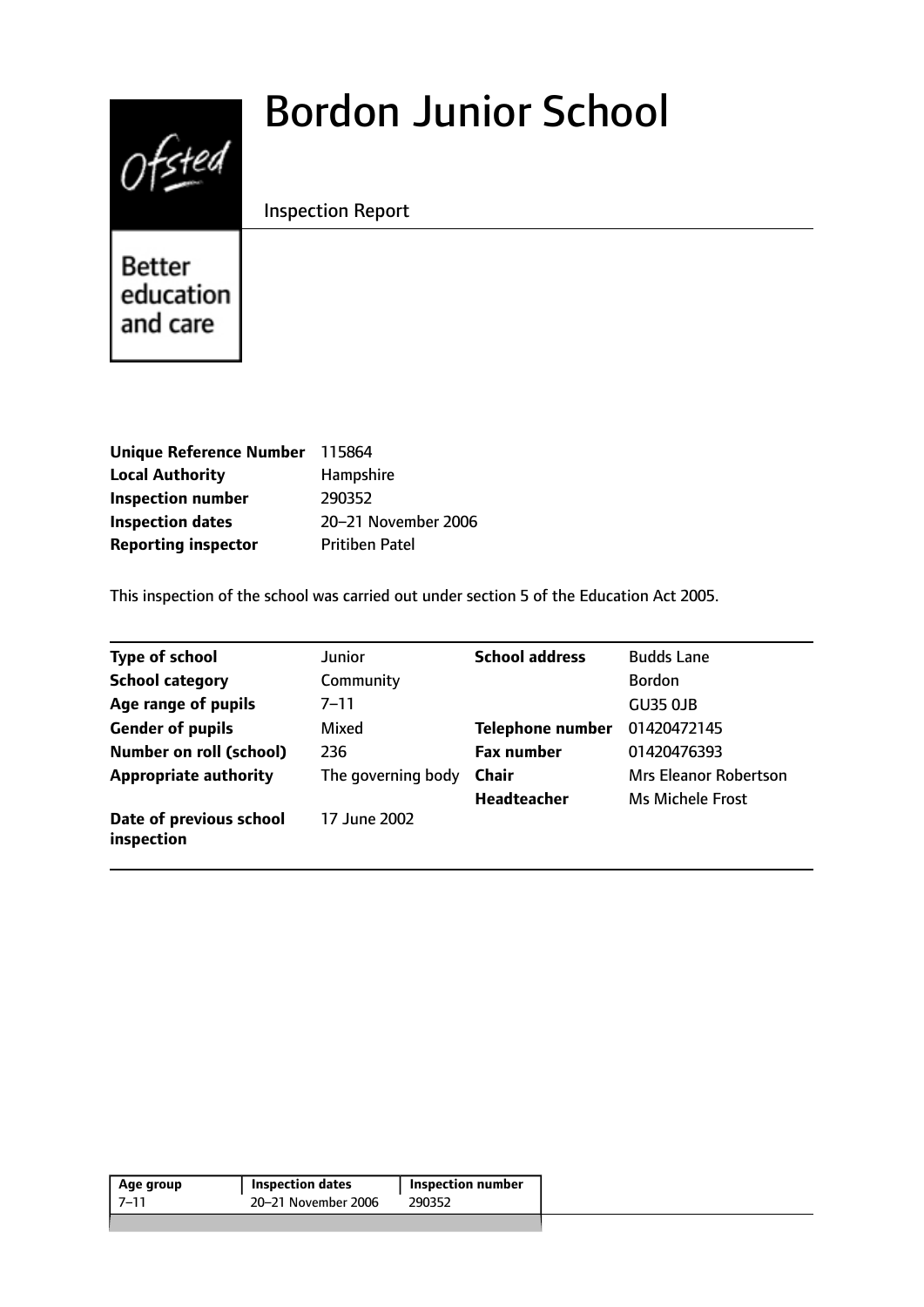© Crown copyright 2006

Website: www.ofsted.gov.uk

This document may be reproduced in whole or in part for non-commercial educational purposes, provided that the information quoted is reproduced without adaptation and the source and date of publication are stated.

Further copies of this report are obtainable from the school. Under the Education Act 2005, the school must provide a copy of this report free of charge to certain categories of people. A charge not exceeding the full cost of reproduction may be made for any other copies supplied.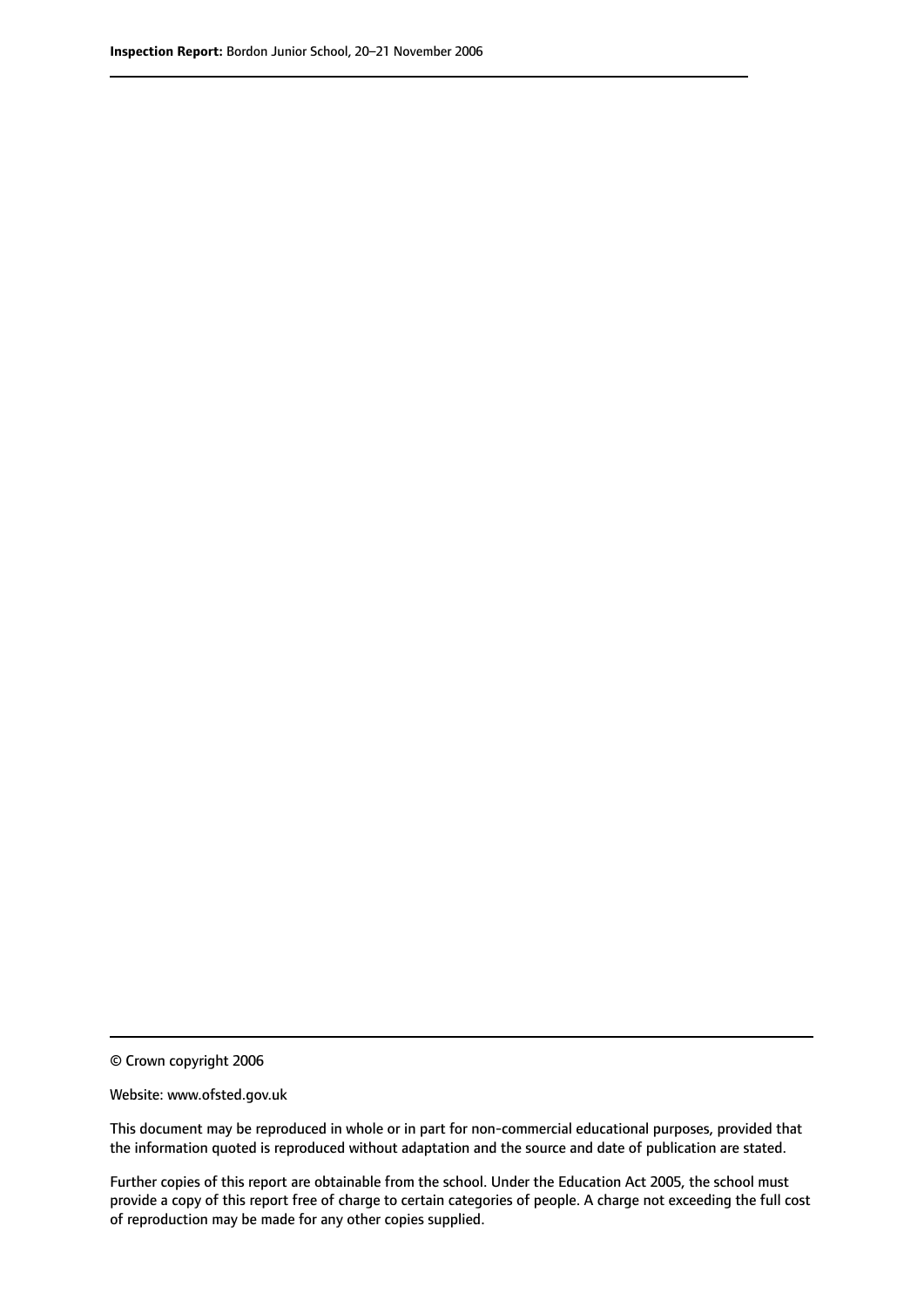# **Introduction**

The inspection was carried out by two Additional Inspectors.

## **Description of the school**

Bordon Junior School is average in size. The majority of pupils are White British with a very small number of pupils from other white and Asian backgrounds. There is a high level of social and economic deprivation. The number of pupils with learning difficulties, including statements is above average. Pupil mobility is high due to the frequent movement of army families. The school has been awarded the 'Enhanced Healthy Schools Award' and the 'Active Mark'.

#### **Key for inspection grades**

| Outstanding  |
|--------------|
| Good         |
| Satisfactory |
| Inadequate   |
|              |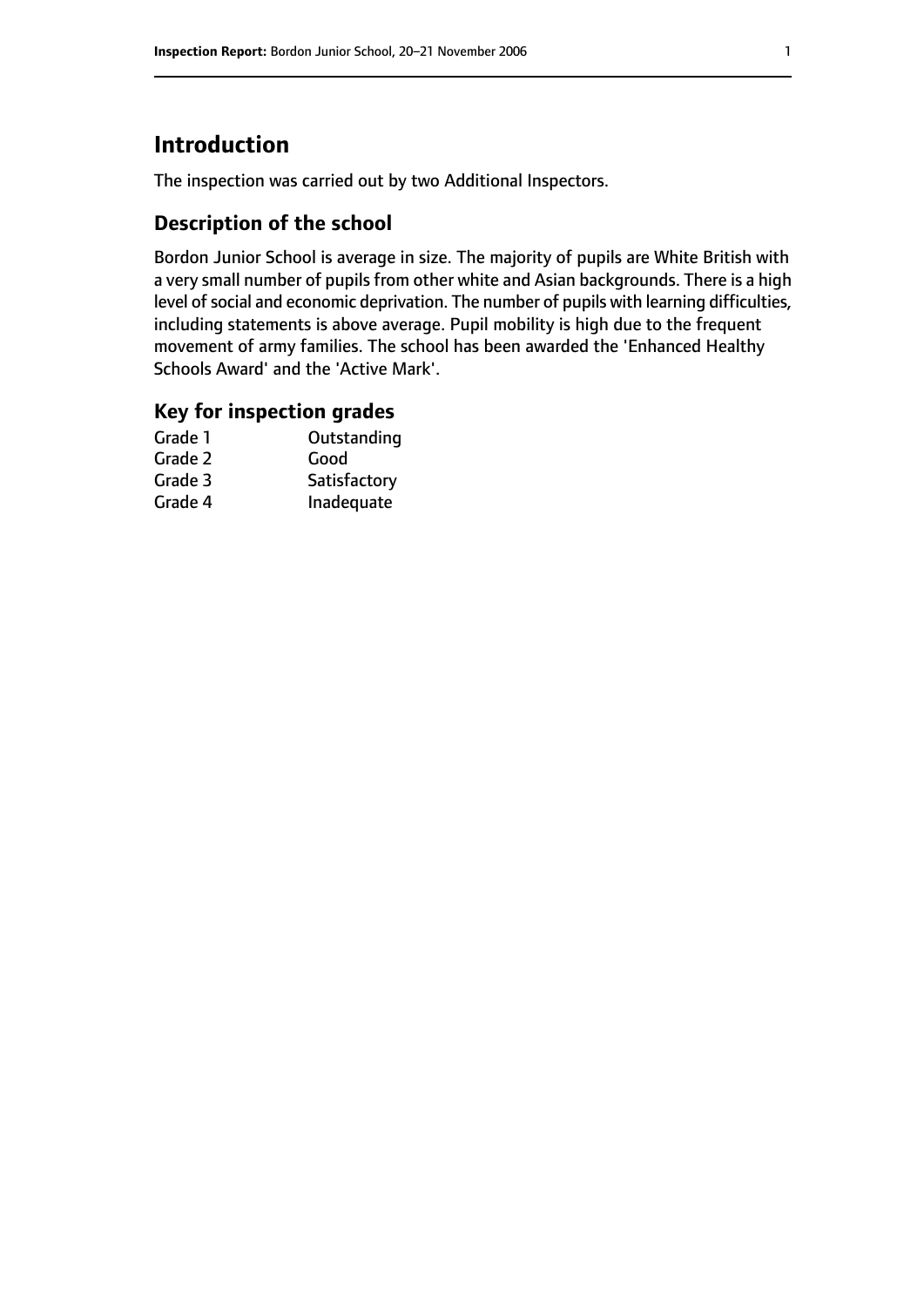# **Overall effectiveness of the school**

#### **Grade: 2**

This is a good and improving school. The school is well led and managed and the headteacher's leadership is outstanding. As one parent stated, 'I have been truly blessed that my children have both attended Bordon Junior School. My children have always been encouraged to learn in some unique and fascinating ways'. Good teaching and learning ensure that pupils achieve well and reach broadly average standards from low starting points.

The headteacher and deputy head, supported by staff, place a strong emphasis on promoting pupils' personal development. This is a school where all pupils feel valued and included, whatever their background or ability. Staff have high expectations of how pupils should behave and present good role models for them to follow. The majority of pupils rise to this challenge. They generally behave well, enjoy school and are eager to learn. This has a positive impact on the progress they make. Pupils have an excellent understanding of how to stay safe and healthy and they make a positive contribution to the school and wider community.

The school leaders have a good understanding of how well the school is doing, although governors' contribution to this process is limited. Teaching and learning are monitored through regular classroom visits and the careful analysis of test results and other assessments. This information is then used to plan lessons that take good account of pupils' differing needs. This ensures that pupils of all abilities make good progress. Those with learning difficulties or disability get the extra help they need and the more able pupils receive the harder work of which they are capable. Pupils' good achievement is reflected in the national test results of the last two years. Pupils are set targets for literacy and numeracy but there is an inconsistency in the way that these are used by teachers to raise standards in writing. Feedback is not always clear and consequently pupils are unsure about the steps required to improve their written work. Pupils' achievement in this key area is satisfactory. The school is currently addressing this issue.

The school provides a broad and balanced curriculum and makes good use of real life contexts to make learning meaningful for pupils. The teaching, planning and resources for information and communication technology (ICT) have improved and standards are now in line with what is expected of pupils of this age. Their good progress in science and mathematics along with good ICT skills means that pupils are effectively prepared for their future economic well-being. Given the school leaders' successful track record, they have good capacity to secure further improvement.

#### **What the school should do to improve further**

- Increase pupils' understanding of how they can improve their writing.
- Ensure that the governing body play a full and active part in the school's self-evaluation.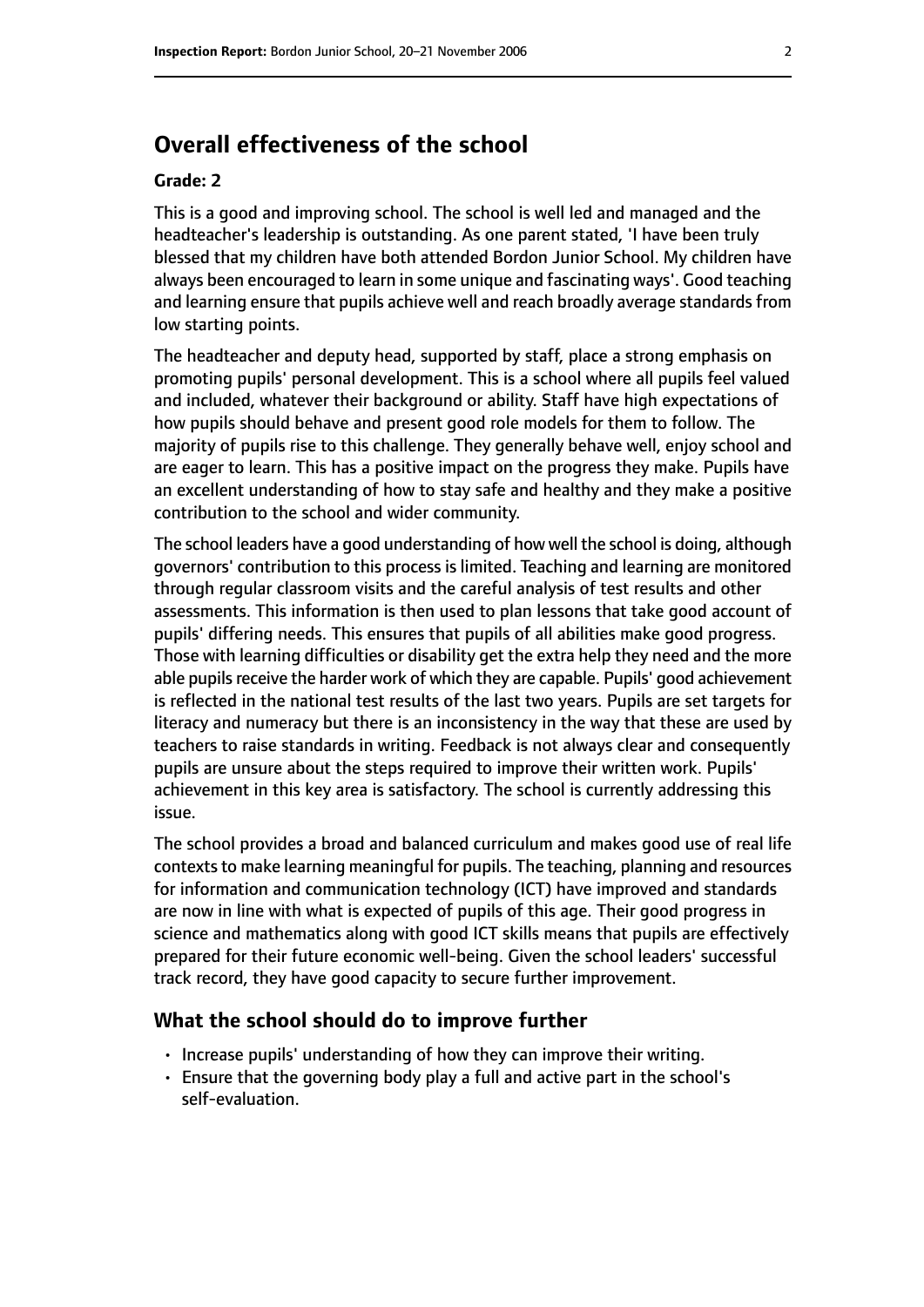# **Achievement and standards**

#### **Grade: 2**

Pupils of different abilities and background achieve well and make good progress. Over the last two years there has been noticeable improvement and the school's challenging targets have been met. Significant improvement has taken place in mathematics and pupils now achieve well. There is now a systematic approach to teaching mathematics and real life problems are used to make learning interesting and meaningful. Pupils enjoy interesting scientific investigative work, which contributes to their good progress. Pupils achieve well in reading but they make slower progress in writing because pupils do not always understand what they need to do to improve. Recent initiatives, such as working alongside authors and poets in order 'to bring learning to life', has successfully raised the profile of writing.

# **Personal development and well-being**

#### **Grade: 2**

Pupils' personal development and well-being are good. 'Respect, rights and responsibilities' are key to the school's work and pupils' develop mature attitudes, gain confidence in expressing their views and learn to make a strong contribution to the school community. This is especially noticeable amongst the 'Young Governors'. Pupils' understanding of healthy foods is outstanding and they are able to explain very clearly the reasons for their healthy lunch boxes. Their understanding and explanations of all aspects of safety, such as road safety, drugs and alcohol awareness, is also outstanding. Pupils take on responsibility well and work and play with others showing care and consideration. The older pupils who act as playground buddies are a good example in the way that they encourage those who are less secure. The school takes part in civic awards and pupils make a good contribution to the wider community. Pupils' behaviour is good and for many much improved from first starting school. They enjoy school and attendance is good. Pupils' spiritual, moral, social and cultural development is good with particular strengths in social and moral development. Pupils' good progress in reading, mathematics and ICT means that they are well prepared for their future economic well-being, although progress in writing is slower.

# **Quality of provision**

#### **Teaching and learning**

#### **Grade: 2**

Teaching and learning are good. Teachers work well as a team and with a keen sense of enthusiasm. They encourage pupils in their learning and use a range of techniques to make lessons enjoyable. The recently installed interactive whiteboards are used to good effect. Very good relationships are established and pupils' behaviour is managed well. In a successful English lesson in Year 6, staff gave high quality feedback to challenge pupils of all abilities and drive forward standards in writing. The sensitive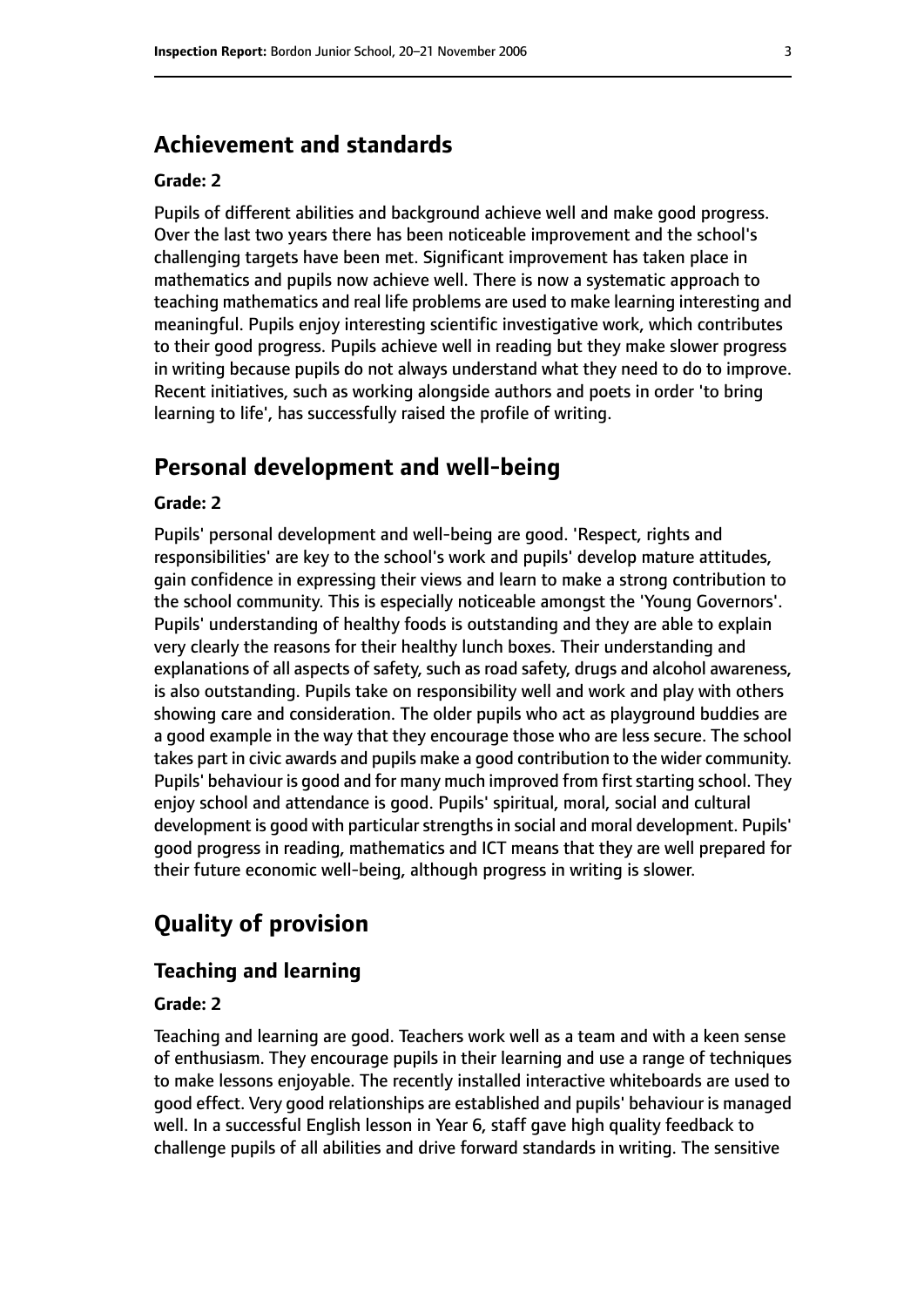and yet challenging way that this was done raised pupils' expectations of what they are capable of achieving. It ensured that they were fully involved in evaluating the quality of their own work and clear about the next steps for improvement. Teachers are conscientious and organise a wide range of purposeful activities. However, opportunities to improve pupils' writing are sometimes missed because teachers do not give clear enough feedback to ensure that pupils know exactly where most improvement is needed.

#### **Curriculum and other activities**

#### **Grade: 2**

The curriculum is good with some outstanding features. It is focused strongly on creative aspects and provision for music is outstanding. The school has a choir, orchestra and produces high quality productions. The curriculum uses real life contexts as a focus and this ensures that pupils enjoy their lessons. Extra curricular provision is outstanding with a range of visits, activities and clubs on offer such as judo, 'green gang' and dance. As one parent wrote, 'The residential trips breathe life into their work'. Intervention strategies such as 'smart thinkers' ensure that the needs of all pupils are met. There is systematic development of numeracy and reading and the school is currently addressing writing.

#### **Care, guidance and support**

#### **Grade: 2**

The care, guidance and support for all pupils are good and pastoral support is a particular strength. Pupils' progress is carefully tracked. However there are inconsistencies in the extent to which teachers make use of pupils' individual targets. Learners at risk are identified and effective arrangements are put in place to keep them engaged. The school makes good use of links with external agencies in this regard. Both teachers and teaching assistants support pupils' personal needs well and provision for pupils with learning difficulties and disabilities is good. Thorough induction systems are in place to ensure smooth transition. Pupils are, therefore, happy and feel confident in school. Groupings within classes help teachers to know their children well and plan more effectively to meet their needs. Pupils say they feel safe and confident to approach an adult if they have a problem. Arrangements for ensuring health and safety are good. Good provision is also made for gifted and talented pupils and consequently they achieve well.

# **Leadership and management**

#### **Grade: 2**

The headteacher provides very strong leadership and fosters a good level of teamwork amongst all staff. Subject managers share responsibility for monitoring the work in the areas they lead. They do so diligently and this contributes to pupils' good progress. A close check is kept on the work in lessons and areas for improvement are identified and dealt with. Work to raise standards in mathematics has ensured that standards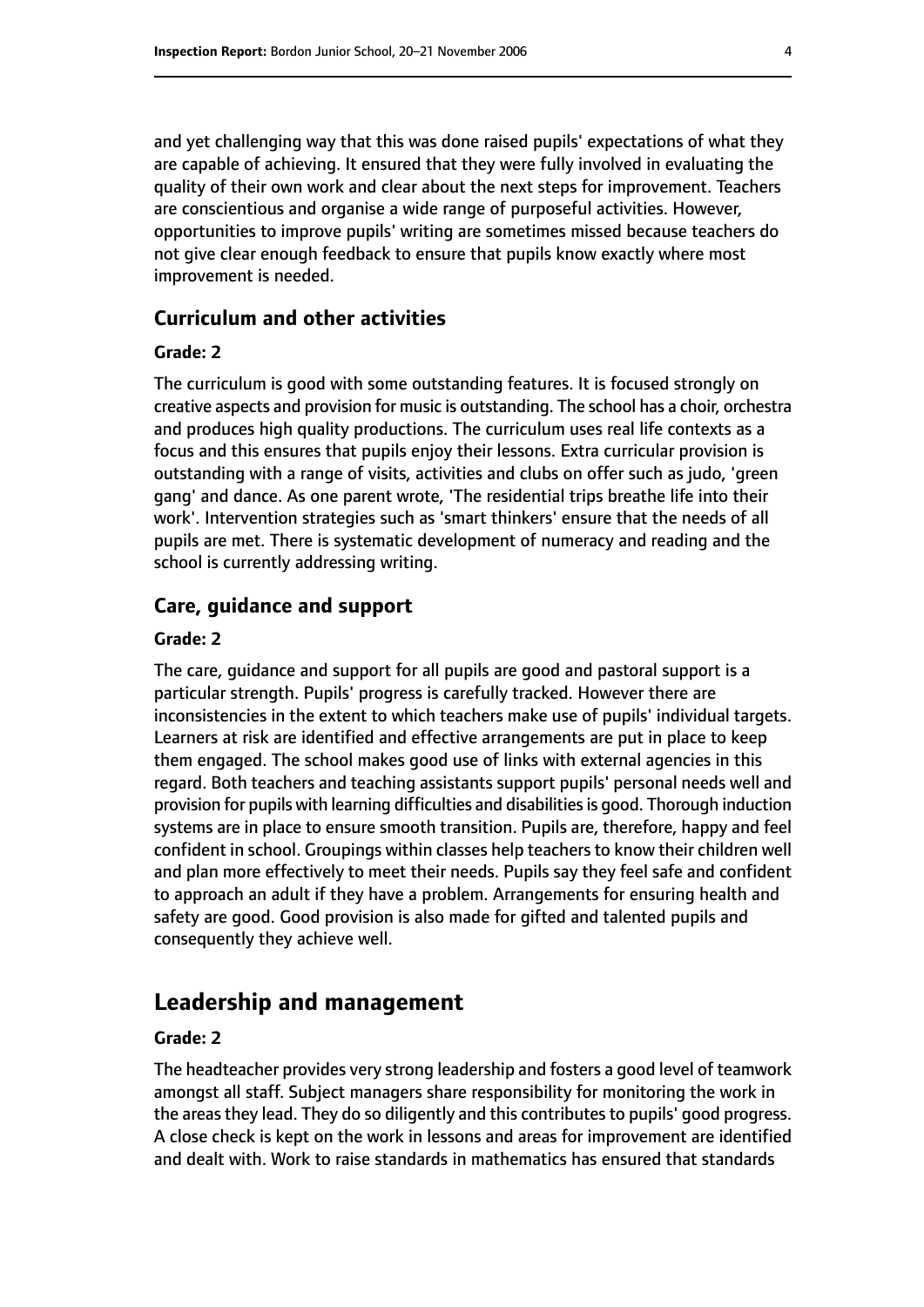are average and achievement is good. Similarly, ICT has improved and standards are now in line with what is expected. The school has rightly identified the need to improve achievement in writing as a key area. The school's website is effective in celebrating successes as well as keeping parents informed. Governors make a good contribution to the development of the school. However, they do not play a sufficiently active part in the school's self evaluation.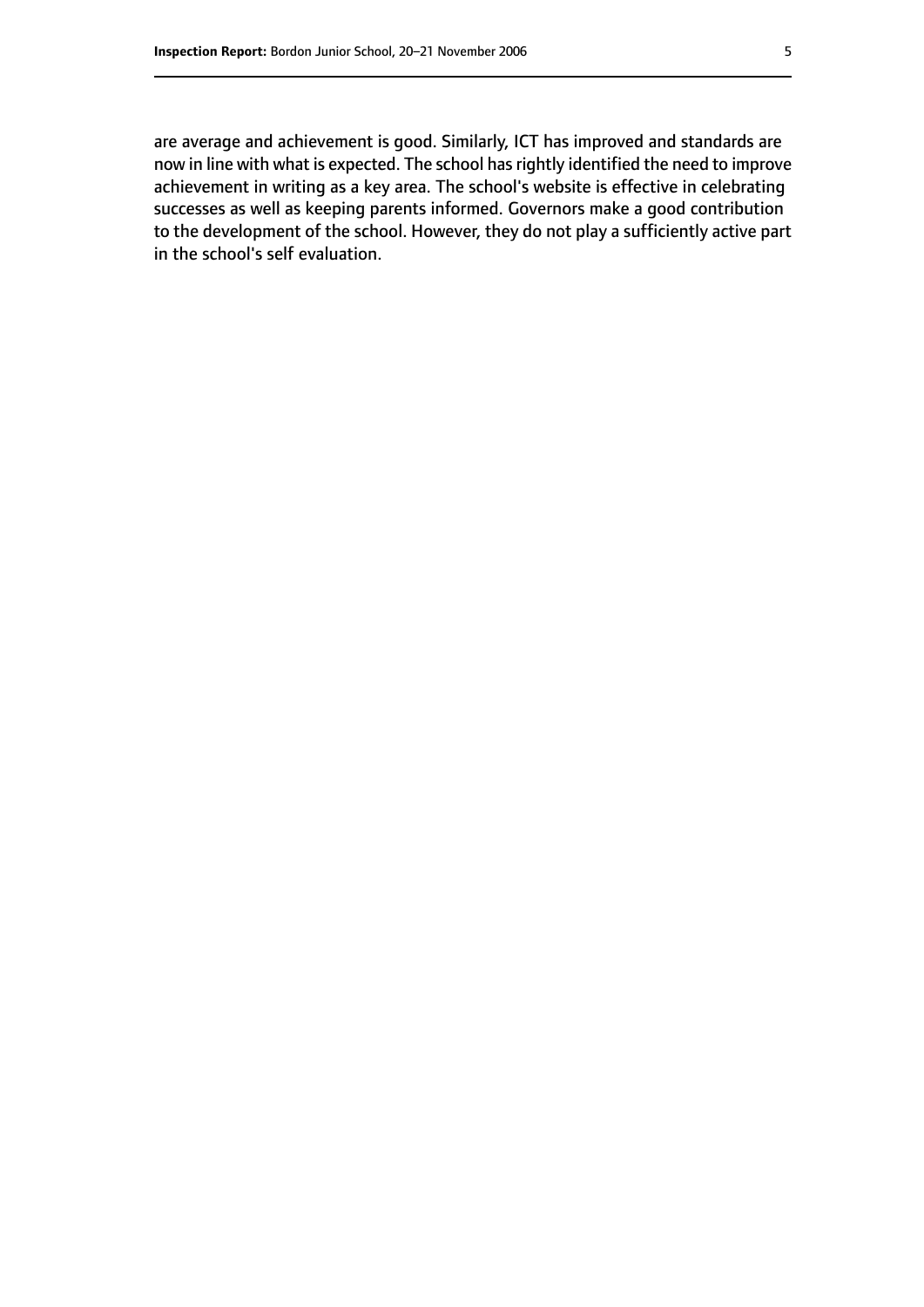**Any complaints about the inspection or the report should be made following the procedures set out inthe guidance 'Complaints about school inspection', whichis available from Ofsted's website: www.ofsted.gov.uk.**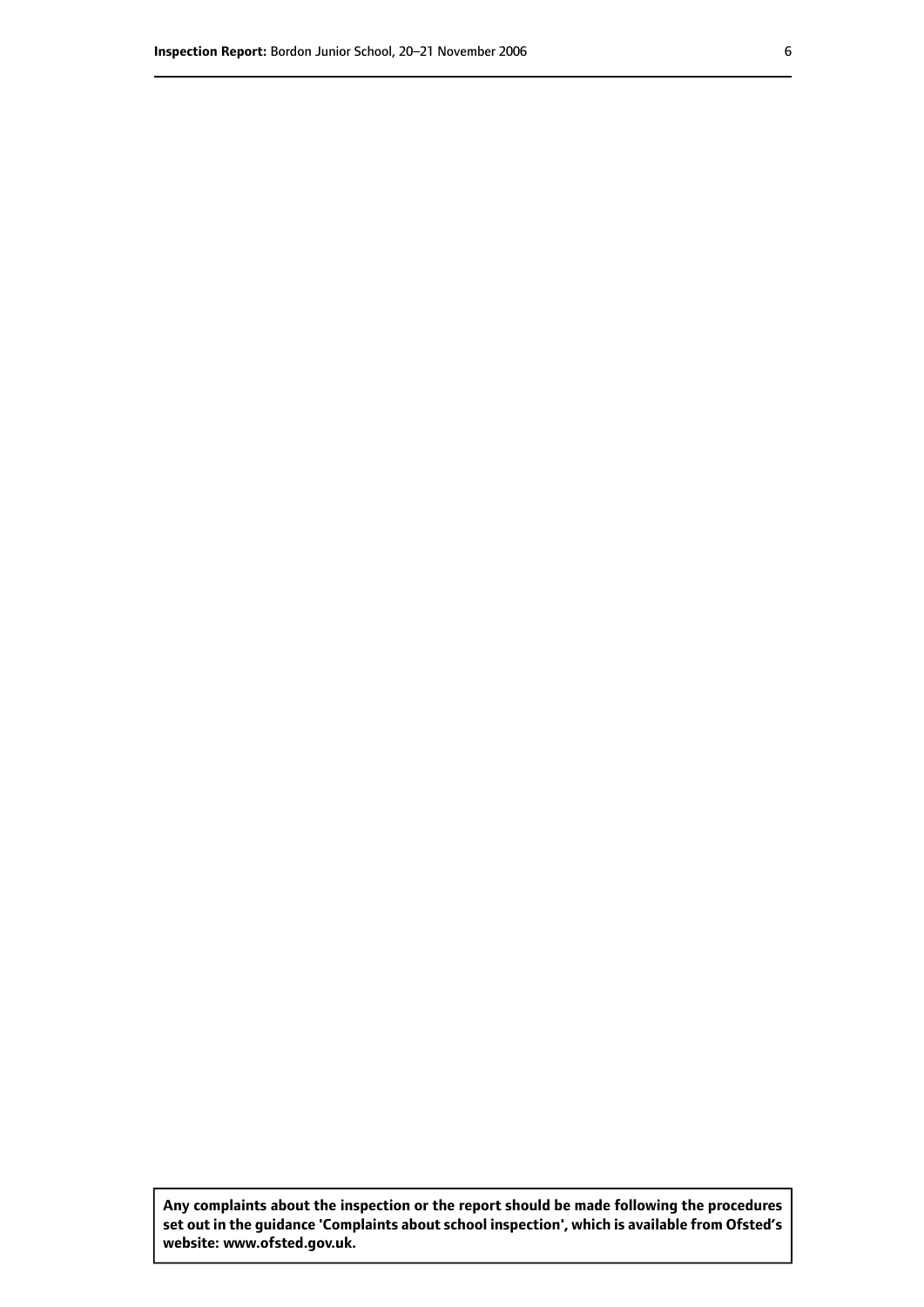# **Inspection judgements**

| $^{\circ}$ Key to judgements: grade 1 is outstanding, grade 2 good, grade 3 satisfactory, and grade 4 $^{\circ}$ | School         |
|------------------------------------------------------------------------------------------------------------------|----------------|
| inadequate                                                                                                       | <b>Overall</b> |

# **Overall effectiveness**

| How effective, efficient and inclusive is the provision of education, integrated<br>care and any extended services in meeting the needs of learners? |     |
|------------------------------------------------------------------------------------------------------------------------------------------------------|-----|
| How well does the school work in partnership with others to promote learners'<br>well-being?                                                         |     |
| The effectiveness of the school's self-evaluation                                                                                                    |     |
| The capacity to make any necessary improvements                                                                                                      |     |
| Effective steps have been taken to promote improvement since the last<br>inspection                                                                  | Yes |

## **Achievement and standards**

| How well do learners achieve?                                                                               |  |
|-------------------------------------------------------------------------------------------------------------|--|
| The standards <sup>1</sup> reached by learners                                                              |  |
| How well learners make progress, taking account of any significant variations between<br>groups of learners |  |
| How well learners with learning difficulties and disabilities make progress                                 |  |

# **Personal development and well-being**

| How good is the overall personal development and well-being of the<br>learners?                                  |  |
|------------------------------------------------------------------------------------------------------------------|--|
| The extent of learners' spiritual, moral, social and cultural development                                        |  |
| The behaviour of learners                                                                                        |  |
| The attendance of learners                                                                                       |  |
| How well learners enjoy their education                                                                          |  |
| The extent to which learners adopt safe practices                                                                |  |
| The extent to which learners adopt healthy lifestyles                                                            |  |
| The extent to which learners make a positive contribution to the community                                       |  |
| How well learners develop workplace and other skills that will contribute to<br>their future economic well-being |  |

# **The quality of provision**

| How effective are teaching and learning in meeting the full range of the<br>learners' needs?                        |  |
|---------------------------------------------------------------------------------------------------------------------|--|
| $\mid$ How well do the curriculum and other activities meet the range of needs $\mid$<br>and interests of learners? |  |
| How well are learners cared for, guided and supported?                                                              |  |

 $^1$  Grade 1 - Exceptionally and consistently high; Grade 2 - Generally above average with none significantly below average; Grade 3 - Broadly average to below average; Grade 4 - Exceptionally low.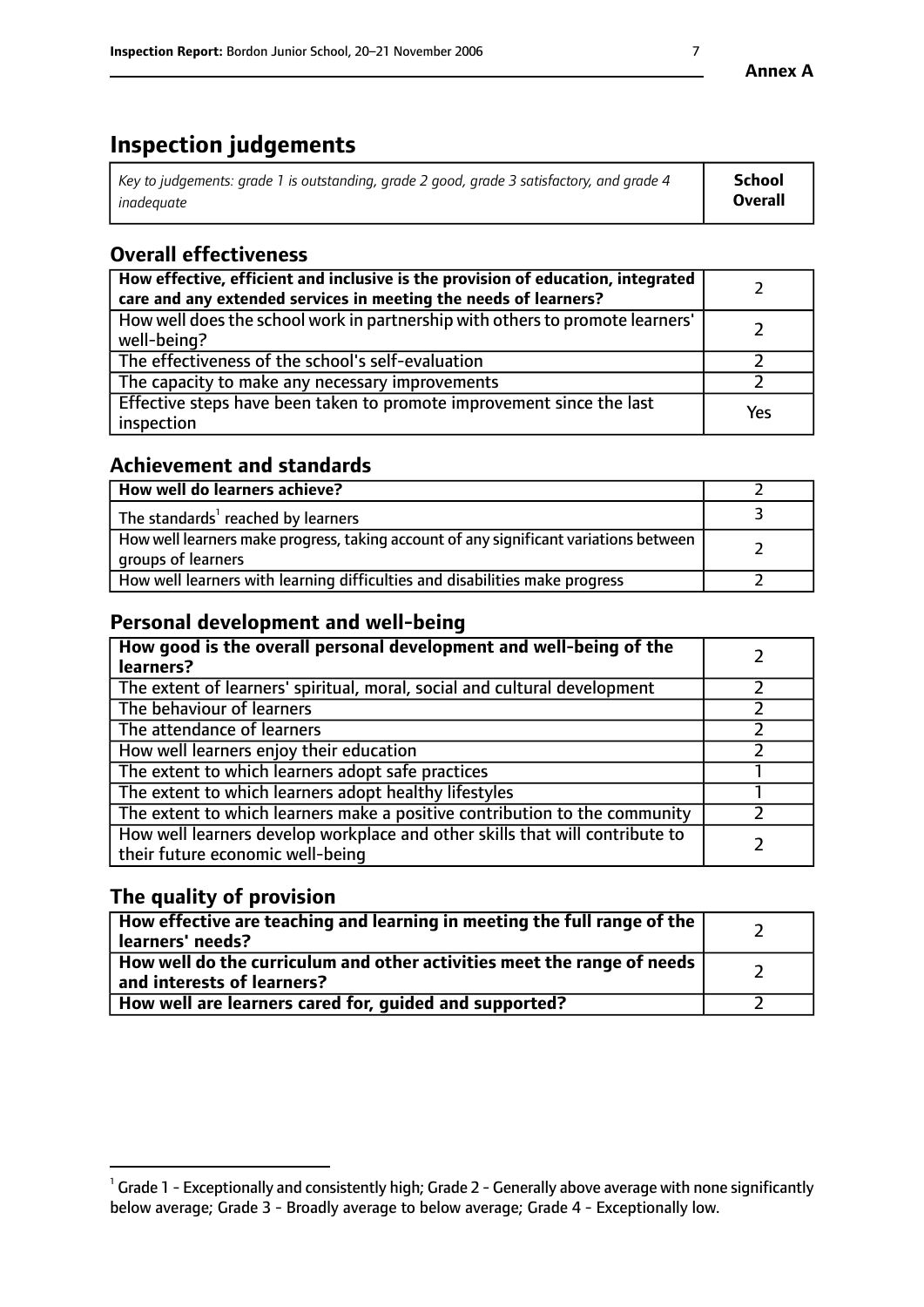# **Leadership and management**

| How effective are leadership and management in raising achievement<br>and supporting all learners?                                              |           |
|-------------------------------------------------------------------------------------------------------------------------------------------------|-----------|
| How effectively leaders and managers at all levels set clear direction leading<br>to improvement and promote high quality of care and education |           |
| How effectively performance is monitored, evaluated and improved to meet<br>challenging targets                                                 |           |
| How well equality of opportunity is promoted and discrimination tackled so<br>that all learners achieve as well as they can                     |           |
| How effectively and efficiently resources, including staff, are deployed to<br>achieve value for money                                          |           |
| The extent to which governors and other supervisory boards discharge their<br>responsibilities                                                  |           |
| Do procedures for safequarding learners meet current government<br>requirements?                                                                | Yes       |
| Does this school require special measures?                                                                                                      | <b>No</b> |
| Does this school require a notice to improve?                                                                                                   | No        |